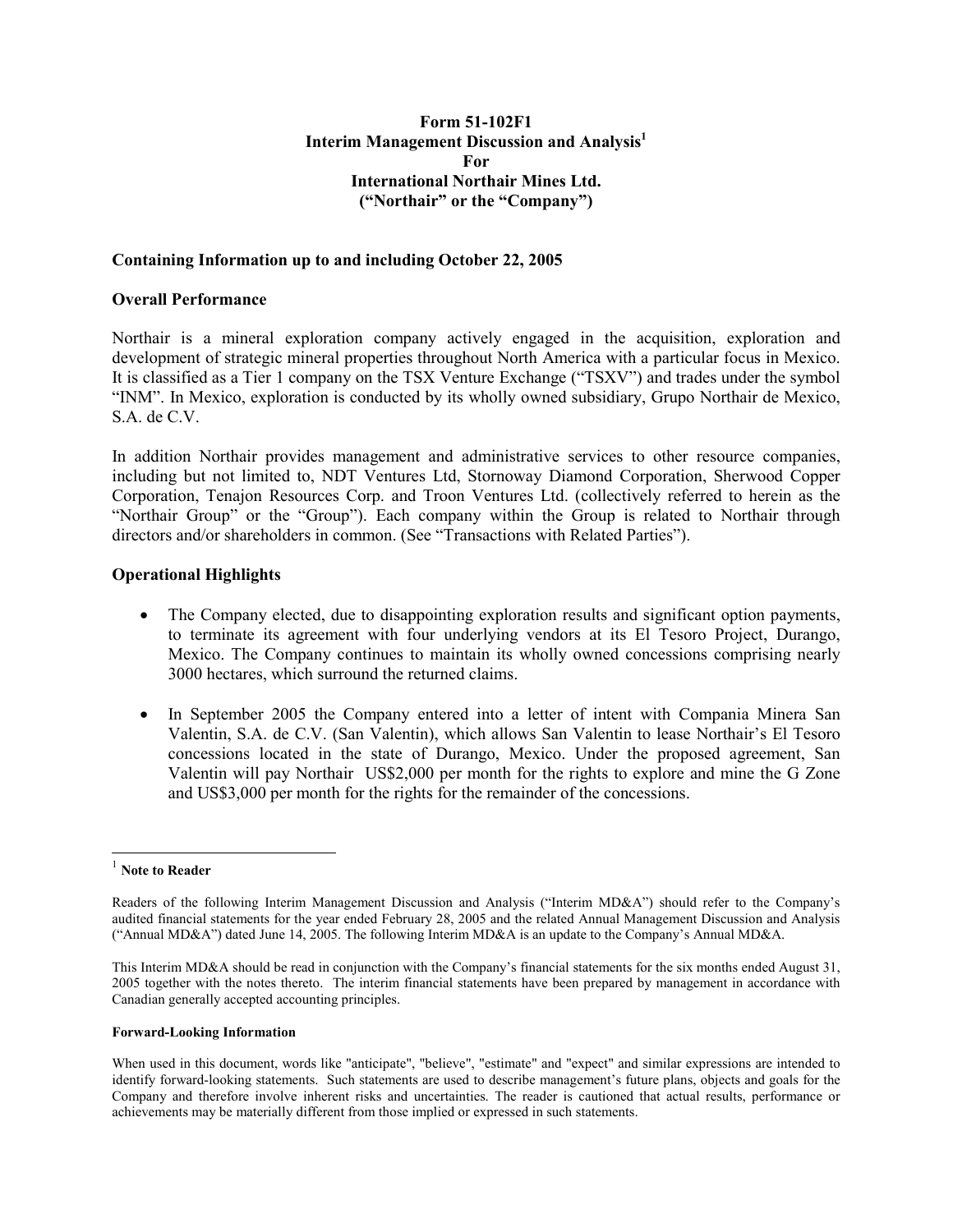- The Company completed a program at the Las Moras Project which included property reconnaissance mapping, rock chip sampling, a regional stream sediment survey, and closely spaced soil sampling. Encouraging results have been received from the soil sampling program completed over the La Ventana gold zone.
- A generative exploration program continues in Western Mexico.

## Results of Operations

The economic and industry factors that affect the Company are substantially unchanged from those disclosed in the Annual Management Discussion & Analysis.

#### Six months ending August 31, 2005

The Company's loss from operations for the six months ended August 31, 2005 (the "Current Period") of \$367,830 was slightly more than the loss in the six months ended August 31, 2004 (the "Comparative Period") of \$317,778. The results of operations were largely influenced by reduced administrative recoveries, write-offs of resource property costs, and gains from resource property option agreements.

Administrative recoveries from companies Northair provides management and administrative services to decreased from \$173,075 in the Comparative Period to \$36,992 in the Current Period. During the Current Period, a one-time adjustment for the administrative fees charged to the Northair Group reduced the amount usually recovered. This one time adjustment was necessary to reconcile the year to date administrative recoveries between the Northair Group.

The Company capitalizes all acquisition and exploration costs until the property to which those costs related is placed into production, sold or abandoned. During the Current Period the Company spent \$138,666 (Comparative Period - \$625,485) to explore its resource properties. The decision to abandon a property is largely determined from exploration results, and the amount and timing of the Company's write-offs of capitalized resource property costs will vary in a fiscal period from one year to the next and typically cannot be predicted in advance. During the Current Period, the Company wrote-off capitalized resource property costs of \$155,774 (Comparative Period – \$148,528). After the write-off, the Company's capitalized resource property costs totalled \$401,508 at August 31, 2005.

Gains from resource property option payments occur when cash and/or securities received during the period from property optionees exceed the resource property costs recorded in the books. During the Current Period the Company recorded gains of \$33,558 (2004 - \$nil) from resource property option agreements. Most of the gain was attributed to the Sierria Rosario Property.

General and administrative expenses increased from \$184,961 in the Comparative Period to \$248,531 in the Current Period, the result of the aforementioned reduction in administrative recoveries. Otherwise, salaries and benefits, office, investor relations and professional fees all experienced slight decreases from the Comparative Period as a result of a general decline in corporate activity.

## Three months ending August 31, 2005

Results of operations for the three months ending August 31, 2005 (the "Current Quarter") with comparison to the three months ending August 31, 2004 (the "Comparative Quarter") are discussed in the previous paragrah entitled "six months ending August 31, 2005" and elsewhere in this Interim MD&A. No material differences in corporate, industry, or economic trends exisit between the Current Quarter and the Current Period.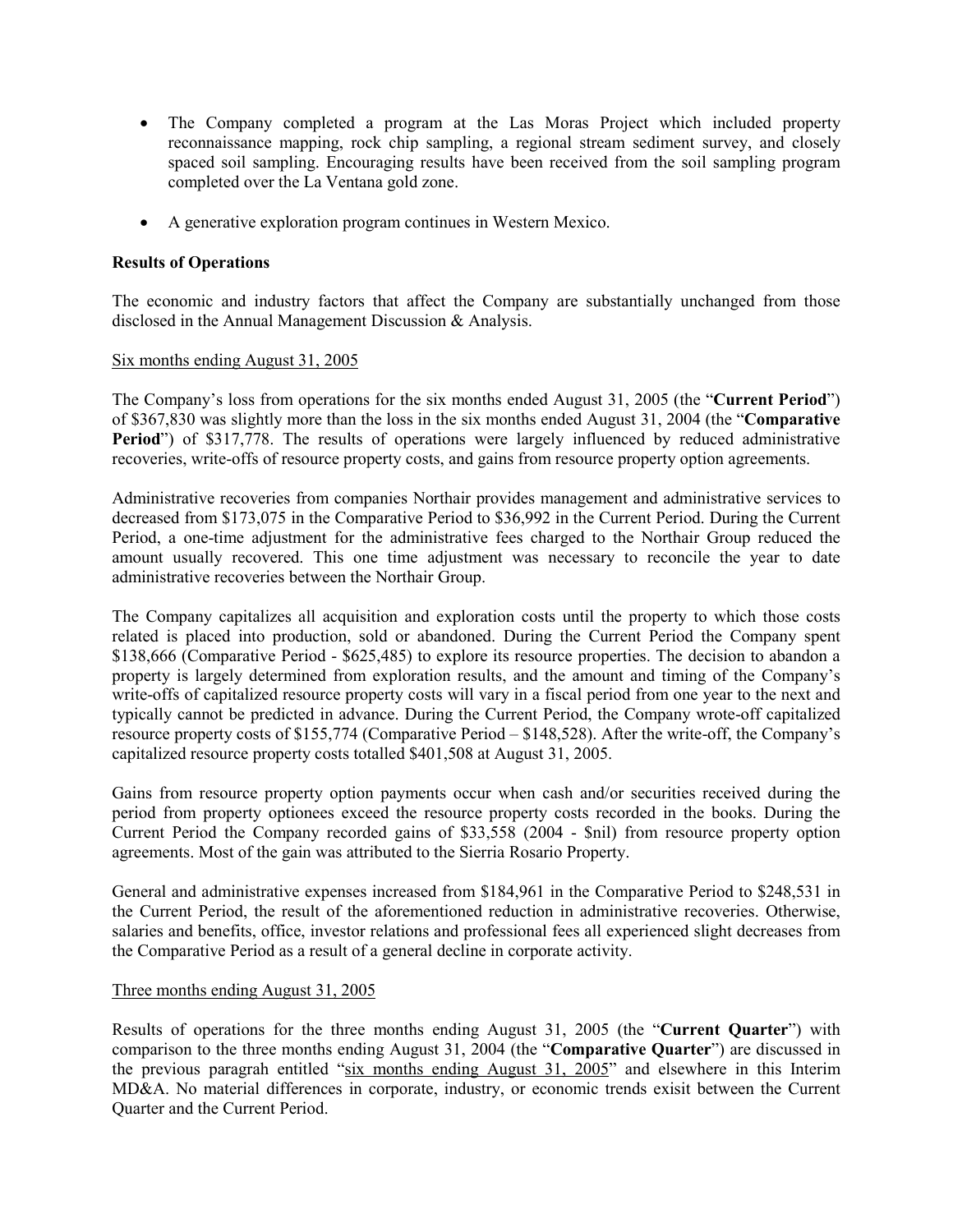The Company's loss from operations for the Current Quarter of \$257,552 was slightly more than the loss in the Comparative Quarter of \$192,566. The results of operations were largely influenced by reduced administrative recoveries and write-offs of resource property costs.

Administrative recoveries decreased from \$83,311 in the Comparative Quarter to an expense of \$52,709 in the Current Quarter. As discussed earlier, a one-time adjustment for the administrative fees charged to the Northair Group reduced the amount usually recovered.

During the Current Quarter, the Company wrote-off capitalized resource property costs of \$74,848 (Comparative Quarter – \$72,627).

## Exploration Update

#### El Tesoro Project

During the last two years, Northair has explored El Tesoro by field programs including geologic mapping, sampling, trenching and a twenty hole reverse circulation drill program totaling 1,832 metres. The drill program tested portions of five of the seven known gold bearing zones, but results did not delineate cohesive continuity of high grade gold mineralization. Consequently, the Company has terminated high cost option agreements on the four privately held concessions. Northair still maintains its wholly owned concessions within the El Tesoro property, which total nearly 3000 hectares. These concessions cover the G Zone where no drilling has been conducted, but where surface trenching returned values of 18.86 g/t gold and 13.09 g/t silver over 12 metres. In addition, significant gold and silver stream sediment anomalies which lie on the Company's claims to the north, south and east of known mineralization, provide further potential on the wholly owned concessions.

In September 2005 the Company entered into a letter of intent with Compania Minera San Valentin, S.A. de C.V. (San Valentin), which allows San Valentin to lease Northair's El Tesoro concessions located. San Valentin is a privately held company with corporate offices located in Durango, Mexico; and offices in Houston, Texas, USA.

Under the proposed agreement, after an initial due diligence period, San Valentin will pay Northair US\$2,000 per month for the rights to explore and mine the G Zone and US\$3,000 per month for the rights for the remainder of the concessions. The lease will run for a period of 15 years, during which time San Valentin has the option to purchase the G Zone for US\$200,000 and the remainder of the concessions for US\$300,000. Northair retains a back in right for 49% of the G Zone if San Valentin exercises its purchase option.

During the term of the lease, San Valentin will be responsible for all taxes, permitting and environmental aspects of the concessions. The agreement is subject to the noted due diligence and approval by the Northair Board of Directors and appropriate regulatory authorities.

San Valentin has notified Northair that it plans to mine several zones of mineralization identified by Northair, and to continue exploration of the extensive land position. Some material will be processed at San Valentin's nearby milling facility at Calaveras, Durango, for recovery of gold and silver, while other material will be heap-leached on site in the El Tesoro area.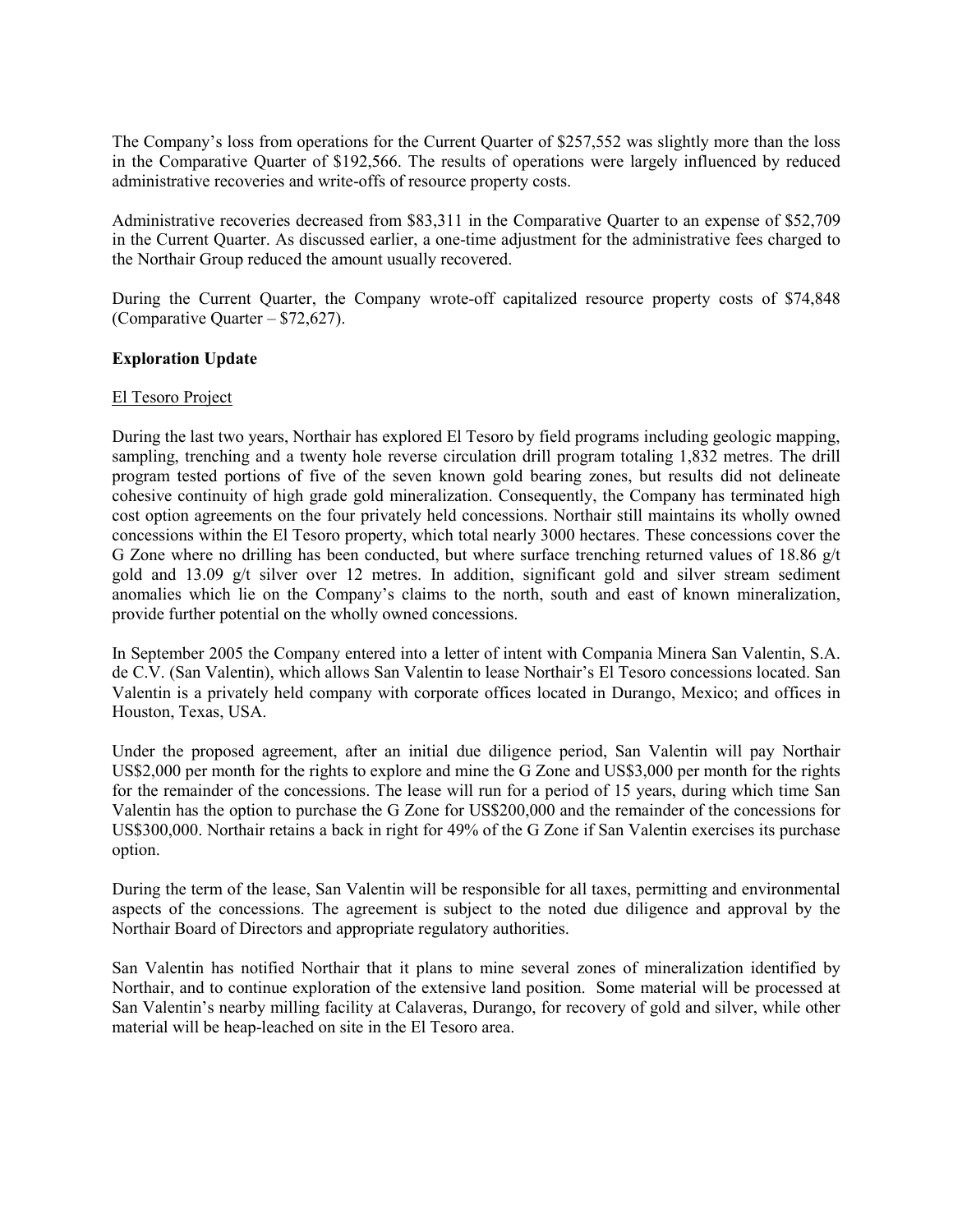#### Sierra Rosario Project

An exploration program is underway at the Sierra Rosario property, located in the state of Sinaloa, Mexico. The program is being conducted by Sparton Resources Inc. who have an option to earn a 51% interest by paying Northair \$130,000 in cash, issuing 275,500 common shares, and incurring \$800,000 in exploration by 2008. To date the Company has received \$35,000 in cash and 75,000 Sparton shares. Northair's exploration staff discovered multiple zones of gold and silver mineralization during their preliminary exploration programs which concentrated primarily in the San Rafael Zone. First phase mapping and sampling by Northair within the San Rafael Zone returned an average of 181 g/t silver and 0.321 g/t gold from 23 chip channel samples. Sparton's ongoing field program has confirmed Northair's exploration results, and indicated that Sierra Rosario contains numerous other mineralized zones. Field programs completed to date by Sparton include a combination of geological mapping of the principal mineral zones, soil and stream sediment sampling, and reconnaissance prospecting to explore other areas of the property. Over 1000 samples have been collected to date with high grade gold–silver mineralization encountered in three separate zones, which have had historical production from small underground and open cut excavations. As well as the San Rafael Zone, Sparton has explored the La Josca and Las Tahunas zones of mineralization, which contain free gold and are at least partly responsible for the widespread placer gold occurrences in the southern portion of the property. Sparton is conducting an IP-Resistivity and VLF geophysical survey within selected areas of the property, as well as infill detail mapping and sampling of the currently defined mineralized zones. It is hoped that these programs will lead to the definition of drill targets.

## Las Moras

During the quarter, the Company completed additional field programs at the Las Moras Project, located in the state of Durango, Mexico. Exploration programs included property reconnaissance mapping, rock chip sampling, a regional stream sediment survey, and closely spaced soil sampling. Encouraging results have been received from the soil sampling program completed over the La Ventana gold zone. Soil sampling completed on 25 metre centers within a surveyed grid has defined  $a > 0.1$  g/t gold anomaly over an approximate 100 metre by 150 metre area. This anomaly remains open to the north and west, where steep topography has inhibited further sampling. Internal to this larger anomaly, is a  $>0.5$  g/t area approximately 50 x 100 metres in size. The soil results imply that the zone could be significantly larger than the exposed La Ventana outcrop. Mineralization is exposed in an approximate 20 by 60 metre erosional window surrounded by overburden and volcanics. Although limited outcrop makes interpretation of the geometry of the occurrence difficult, mineralization appears to be controlled by bedding fractures within the volcanics, as well as a high angle cross cutting fault. Surrounding the La Ventana mineralized exposure are numerous outcrops of unaltered rhyolite volcanics that may overly mineralized intrusive. Elsewhere on the property, a separate zone of copper-lead-zinc mineralization occurs along the contacts of an intermediate porphyry dike intruding andesite volcanics. This mineralized zone averages about 30 metres in width where observed, and has been traced on the ground for over 300 metres and is open along strike. Four representative grab samples previously taken from this zone averaged 0.35% copper, 0.26% lead, and 0.96% zinc. No additional zones of mineralization have been discovered by the current program.

## La Joya

Due to intensified project generative activities, no field programs were completed at the Company's La Joya Project, located in the state of Durango, Mexico. The property position covers an inferred rhyolitic domal complex, with several wide outlying sub-parallel wide rhyolitic dikes intruding volcanics. The dikes contain widespread high level epithermal multistage silicification with anomalous gold values. Within the dikes at least two distinct structures occur that have localized low sulfidation vein type gold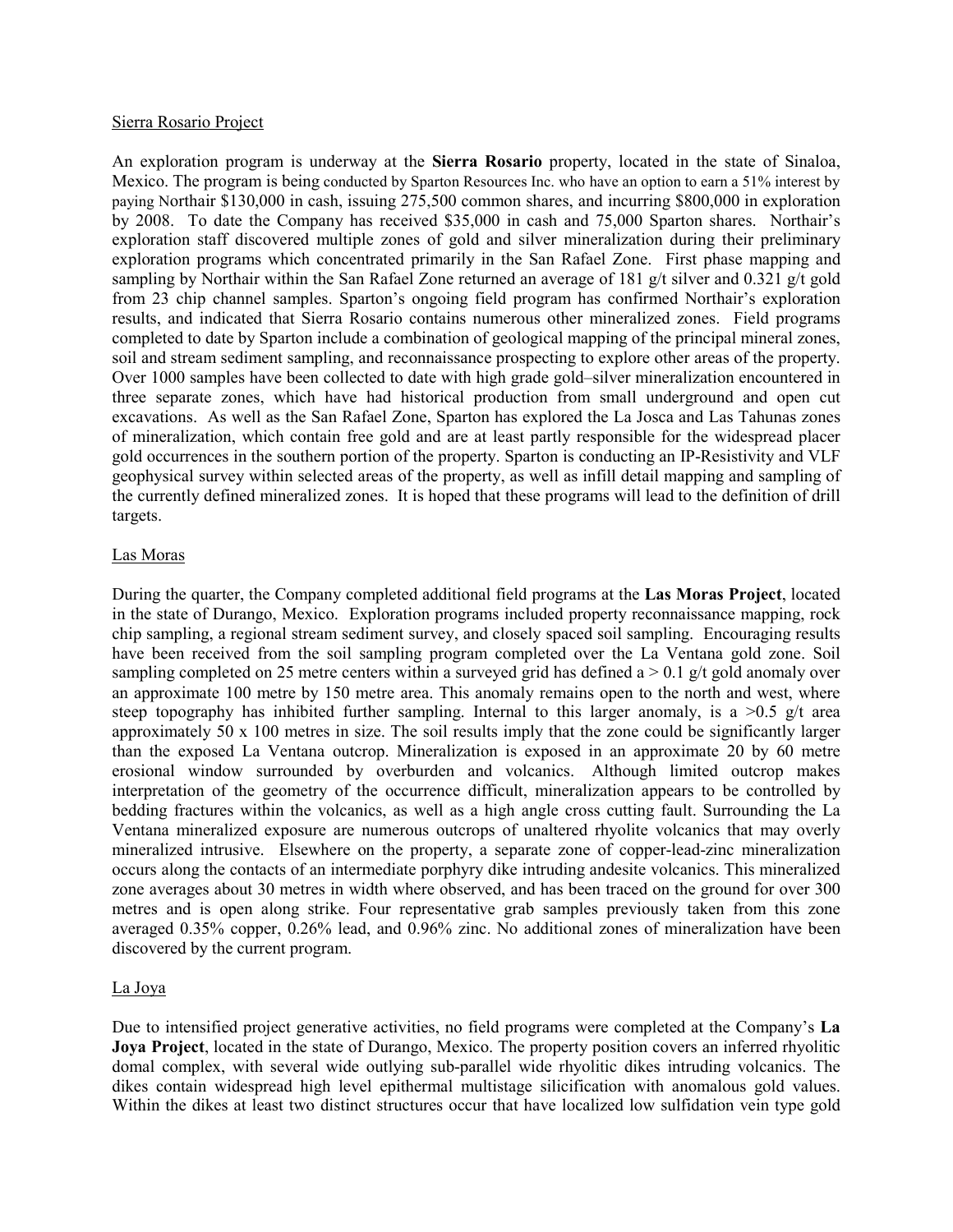and silver mineralization. Initial sampling from these structures has been positive with six samples returning gold values in excess of 1 g/t gold.

#### Generative Exploration Program

During the reporting period, the Company intensified the project generation program focusing within prospective mineral belts in Mexico. Our corporate objective remains to identify, explore and develop high grade as well as bulk tonnage gold deposits; however, silver and base metals opportunities are also evaluated. We utilize an effective strategy combining belt reconnaissance exploration, submittal solicitation, and evaluation of advanced stage projects to further our goals. Northair's reconnaissance program generally focuses in less explored yet highly prospective metallogenic provinces that we believe have a higher than average opportunity for significant discovery. This approach has resulted in the Company acquiring ten projects since Grupo Northair's inception, with significant funds expended for exploration by both Northair and its various exploration partners.

All field exploration programs are under the direction of Mr. Jim Robinson, Northair's Vice President, Exploration, who is a Qualified Person as defined by NI 43-101.

## Risks and Uncertainties

The risks and uncertainties affecting the Company remain unchanged from those disclosed in its Annual MD&As.

#### Summary of Quarterly Results

The following table sets out selected unaudited quarterly financial information of Northair and is derived from unaudited quarterly financial statements prepared by management. Northair's interim financial statements are prepared in accordance with Canadian generally accepted accounting principles and expressed in Canadian dollars.

|         |          | Income<br>or $(Loss)$ from<br>Continued Operation<br>and Net Income (loss) | Basic Earnings (Loss)<br>per share $^{(1)}$ from<br>Continued Operation<br>and Net Income (loss) | Fully Diluted Loss per<br>share $^{(1)}$ - from<br><b>Continued Operation</b><br>and Net Income (loss) |
|---------|----------|----------------------------------------------------------------------------|--------------------------------------------------------------------------------------------------|--------------------------------------------------------------------------------------------------------|
| Period  | Revenues |                                                                            |                                                                                                  |                                                                                                        |
| 2Q 2006 | Nil      | (257, 552)                                                                 | \$<br>(0.02)                                                                                     | (0.02)<br>\$                                                                                           |
| 1Q 2006 | Nil      | (110, 278)                                                                 | (0.01)                                                                                           | (0.01)                                                                                                 |
| 4Q 2005 | Nil      | (963, 031)                                                                 | (0.07)                                                                                           | (0.07)                                                                                                 |
| 3Q 2005 | Nil      | (137, 198)                                                                 | (0.01)                                                                                           | (0.01)                                                                                                 |
| 2Q 2005 | Nil      | (192, 566)                                                                 | (0.01)                                                                                           | (0.01)                                                                                                 |
| 1Q 2005 | Nil      | (125, 212)                                                                 | (0.01)                                                                                           | (0.01)                                                                                                 |
| 4O 2004 | Nil      | (342, 509)                                                                 | (0.04)                                                                                           | (0.04)                                                                                                 |
| 3Q 2004 | Nil      | (58, 248)                                                                  | (0.01)                                                                                           | (0.01)                                                                                                 |

(1) Based on the treasury share method for calculating diluted earnings.

The factors affecting the Company's quarterly results are substantially unchanged from those factors described in the Annual MD&A.

Quarterly results will vary in accordance with the Company's exploration and financing activities.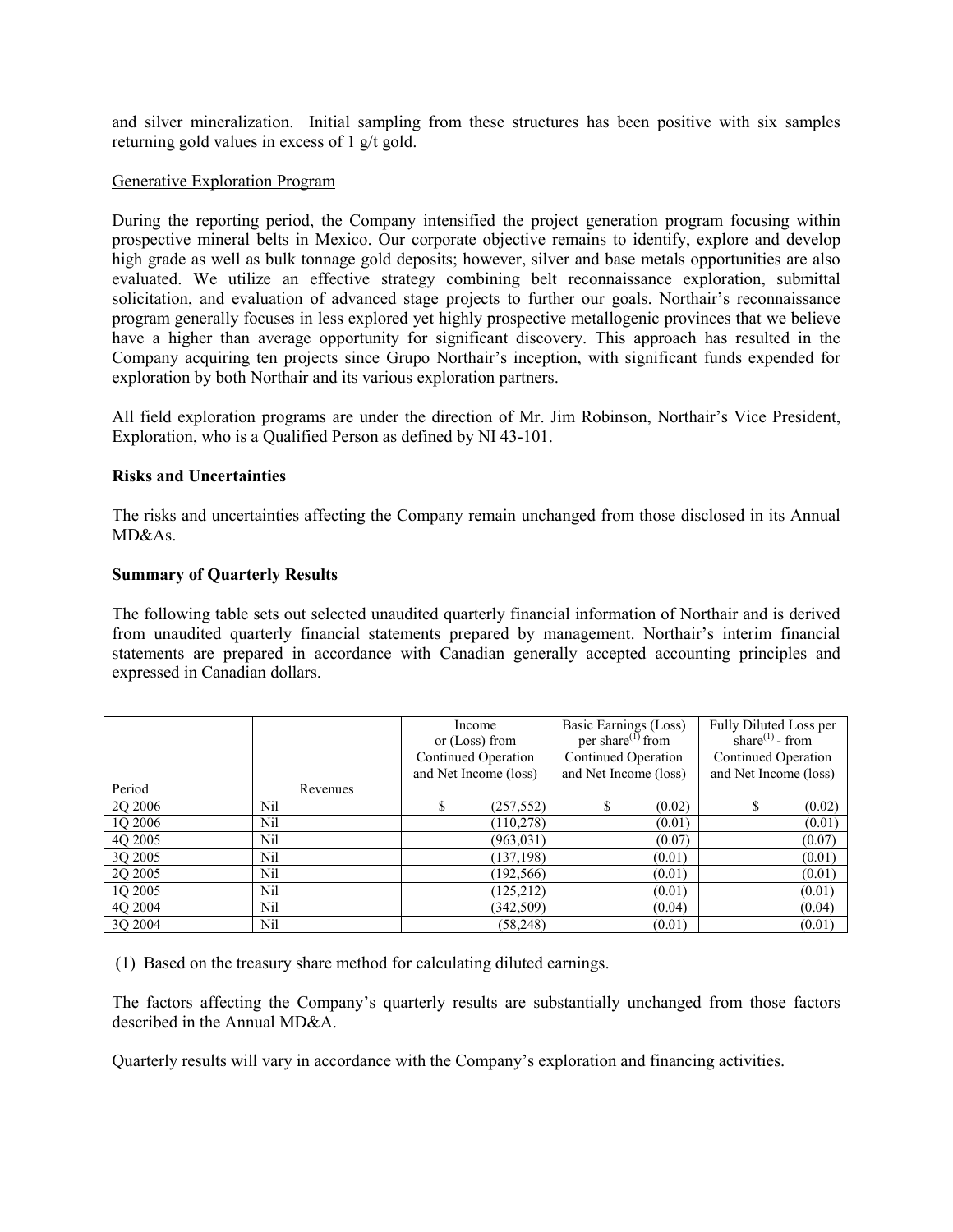Mineral exploration is typically a seasonal business, and accordingly, the Company's administrative expenses and cash requirements will fluctuate depending upon the season. The Company's primary source of funding is through the issuance of share capital. When the capital markets are depressed, the Company's activity level normally declines accordingly. As capital markets strengthen and the Company is able to secure equity financing with favorable terms, the Company's activity levels and the size and scope of planned exploration projects will also increase.

Another factor that affects the Company's reported quarterly results are write-downs or write-offs of capitalized mineral property costs. The Company will write-down or write-off capitalized resource property costs when exploration results indicate that no further work is warranted. The size and timing of these write-offs cannot typically be predicted and affect the Company's quarterly results. The Company regularly reviews its mineral properties to determine whether or not a write-down or write-off of capitalized mineral property costs is required.

In addition, the Company's quarterly results are also affected by the market for securities. Stronger capital markets in 2005 and 2004 allowed the Company to realize gains from the sale of investments during the years ending February 28, 2005 (\$31,731) and February 29, 2004 (\$182,957). These gains offset the Company's administrative expenses, and contribute to an overall reduction in the Company's reported quarterly and annual losses.

# **Liquidity**

The Company's working capital at August 31, 2005 was \$706,612, consisting mostly of cash and cash equivalents. During the Current Period the cash position decreased by \$247,079 to \$742,790 at August 31, 2005. Cash used in operating activities during the Current Period totalled \$73,916 (2004 - \$303,356). Write-offs of resource property costs (\$155,774) and gains from resource property options (\$33,558) represent the largest non-cash operating items affecting net income.

Cash used in investing activities totaled \$178,759 (Comparative Period - \$634,497). The Company's principal investing activity is the acquisition and exploration of its resource properties. During the Current Period the Company expended \$161,916 to acquire and explore its resource properties (Comparative Period - \$625,485). The Company also received property option payments of \$15,000 (2005 - \$nil).

The Company has a lease agreement for its office space. The minimum annual commitment for rental expenses (excluding operating expenses) for the leased premises is \$52,960 until 2006. The Company offsets some of this contractual obligation through administrative services agreements with other companies (see "Transaction with Related Parties").

# Capital Resources

The Company has no operations that generate cash flow and its long term financial success is dependant on management's ability to discover economically viable mineral deposits. The mineral exploration process can take many years and is subject to factors that are beyond the Company's control.

In order to finance the Company's exploration programs and to cover administrative and overhead expenses, the Company raises money through equity sales and from the exercise of convertible securities. Although the Company has been successful in the past in obtaining financing, there can be no assurance that it will be able to obtain adequate financing in the future or that the terms of such financing will be favorable. Many factors influence the Company's ability to raise funds, including the health of the resource market, the climate for mineral exploration investment, the company's track record and the experience and caliber of its management. At the present time the Company has no plans to use debt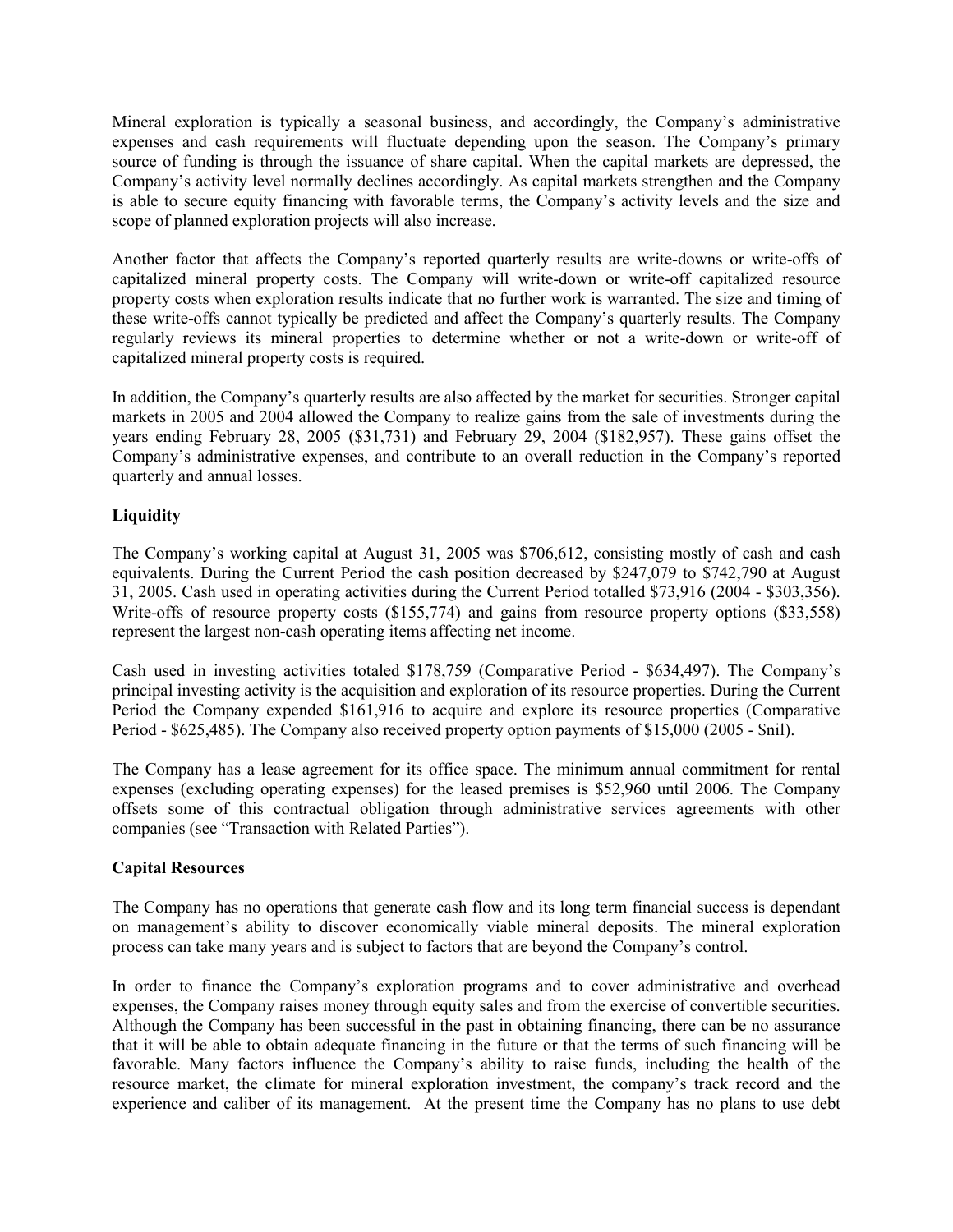financing to further its acquisition and exploration activities.

The Company currently has sufficient financial resources to meet its administrative overhead expenses for the next twelve months and is confident it can raise additional funds to undertake all of its planned exploration activities. Actual funding requirements may vary from those planned due to a number of factors, including the progress of exploration activity. Management believes it will be able to raise equity capital as required in the long term, but recognize there will be risks involved that may be beyond their control. The Company intends to continue to use various strategies to minimize its dependence on equity capital, including the securing of joint venture partners where appropriate.

At October 22, 2005 the Company had 1,320,000 stock options outstanding which, if exercised, would increase the Company's available cash by approximately \$654,100.

## Additional Disclosure for Venture Issuers Without Significant Revenue

Additional disclosure concerning Northair's general and administrative expenses and resource property costs is provided in the Company's Interim Consolidated Statement of Loss and Deficit and the Interim Consolidated Schedule of Resource Property Costs contained in its Interim Consolidated Financial Statements for August 31, 2005 and the audited annual financial statements dated February 28, 2005 that are available on Northair's website at www.northair.com/Northair/ or on its SEDAR Page Site accessed through www.sedar.com

## Outstanding Share Data

The Company's authorized capital is unlimited common shares without par value. As at October 22, 2005, there were 13,027,172 common shares issued and outstanding.

| As at October 22, 2005, the following options outstanding: |  |  |  |
|------------------------------------------------------------|--|--|--|
|------------------------------------------------------------|--|--|--|

| Number            | <b>Exercise Price</b> | Expiry                               |
|-------------------|-----------------------|--------------------------------------|
| 75,000            | \$0.15                | October 17, 2006                     |
| 325,000           | \$0.25                | July 17, 2007                        |
| 5,000<br>660,000  | \$0.40<br>\$0.69      | June 5, 2008<br>October 21, 2008     |
| 20,000            | \$1.20                | January 8, 2009                      |
| 65,000            | \$0.40                | June 17, 2009                        |
| 50,000<br>120,000 | \$0.35<br>\$0.23      | March 15, 2010<br>September 14, 2010 |
|                   |                       |                                      |
| 1.320.000         |                       |                                      |

As at October 22, 2005, the Company has nil (February 28, 2005 – 1,493,931) warrants outstanding. The following warrants expired during the period.

| Number     | Price per<br>share | Expiry date          |  |
|------------|--------------------|----------------------|--|
| 1,493,931* | \$0.80             | September 30, $2005$ |  |

\* Represents the number of common shares to be acquired upon exercise.